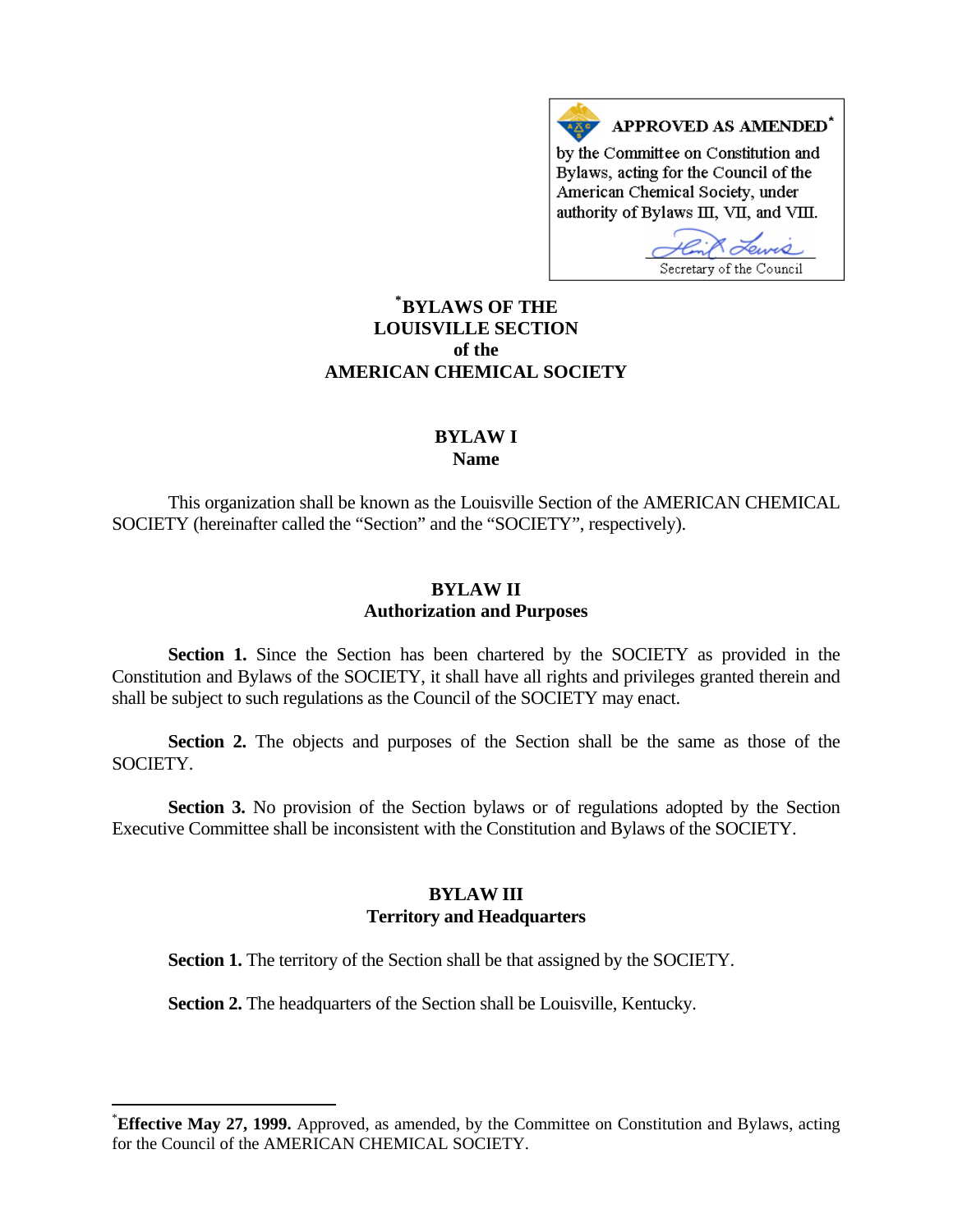## **BYLAW IV Members and Affiliates**

 **Section 1.** The rolls of the Section shall include those MEMBERS, ASSOCIATE MEMBERS, and National Affiliates of the SOCIETY residing within the territory assigned to the Section, provided that exceptions may be made in conformity with the Constitution and Bylaws of the SOCIETY.

**Section 2.** The Section may have Local Section Affiliates as authorized in the Constitution and Bylaws of the SOCIETY.

 **Section 3.** MEMBERS, ASSOCIATE MEMBERS, National Affiliates, and Local Section Affiliates shall have such rights and privileges as are accorded them by the Constitution and Bylaws of the SOCIETY. ASSOCIATE MEMBERS may be elected or appointed only to the offices of Secretary or Treasurer and may be appointed to Section committees.

## **BYLAW V Organization**

Section 1. The officers of the Section shall be a Chair, Chair-Elect, Secretary, and Treasurer.

**Section 2.** The Section shall have Councilor(s) and Alternate Councilor(s) as provided in the Constitution and Bylaws of the SOCIETY.

**Section 3.** The Executive Committee of the Section shall consist of the elected officers of the Section, the Immediate Past Chair, the Councilor(s) and Alternate Councilor(s), and three Membersat-Large. Chairs of all committees of the Section shall be invited to attend meetings of the Executive Committee but shall be without vote unless they are elected as identified in the first sentence above.

## **BYLAW VI Terms of Office and Manner of Election**

Section 1. The Chair, Chair-Elect, Secretary, and Treasurer of the Section shall serve for one year, or until their successors qualify, beginning on January 1 following the Section annual meeting in November. The Chair-Elect, upon completion of the term of office as such, shall succeed to the office of Chair for a period of one year.

 **Section 2.** Each Member-at-Large of the Executive Committee of the Section shall serve for three years, or until a successor qualifies, beginning on January 1 following the Section annual meeting in November. Terms of office shall be arranged to provide rotation.

**Section 3.** Councilor(s) and Alternate Councilor(s) shall be elected by a mail ballot to serve for a term of three years as specified in the SOCIETY Bylaws. When more than one Councilor or Alternate Councilor position must be filled, separate slates of candidates for each office shall be selected from among the MEMBERS.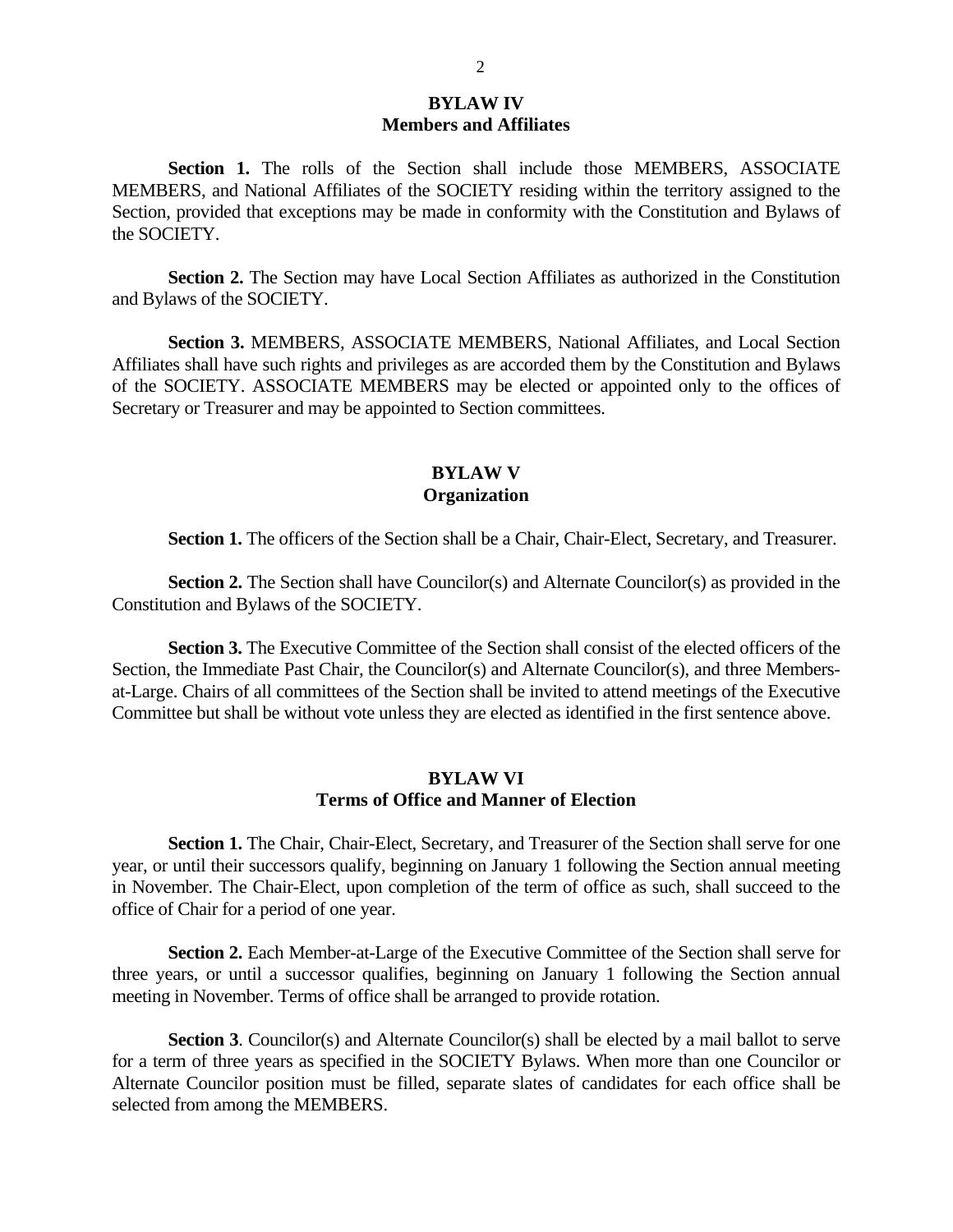**Section 4.** In the event of a vacancy in the office of Chair, the Chair-Elect shall assume the duties of Chair for the unexpired term and thereafter shall also serve the intended term as Chair of the Section.

Section 5. Vacancies in all other positions shall be filled through appointment by the Executive Committee for the period up to the next annual election. At that time, the Section shall choose a MEMBER to complete the unexpired term, if any. In the event the office of Chair-Elect has been vacated other than by advancement to Chair, the Section shall elect both a Chair and a Chair-Elect at its next annual election. The incumbent of any elective office may be removed from office for cause by a two-thirds (2/3) vote of those voting at a business meeting of the Section.

**Section 6.** Each year the Executive Committee shall provide to all members of the Section a document which explains the procedures to be followed and shall solicit the Section membership for suggested nominees for the offices to be filled at the next election. The Committee shall nominate two or more persons for each such position. Additional candidates may be qualified by petition signed by ten (10) members of the Section if the petition is received by the Secretary up to ten (10) days prior to the date scheduled for the mailing of ballots. No candidate's name is to appear on the final ballot unless that person has stated a willingness to serve if elected. With the exception of the Chair and Chair-Elect, the incumbent of any position is eligible for reelection.

 **Section 7**. Elections shall be by ballots mailed to all members of the Section not less than 30 days before the annual meeting in November. In all balloting conducted by mail, the Section will follow a procedure approved by the Executive Committee and similar to that described in the SOCIETY's Bylaws. To be counted, ballots must be received by the Secretary prior to the beginning of the annual meeting. Ballots will be delivered unopened to tellers who are selected from MEMBERS who are not candidates. The tellers shall report the results to the annual meeting before that meeting adjourns. For each office, candidates receiving a plurality of votes cast will be declared elected. In the event of a tie vote for any office, the Executive Committee will cast a ballot resolving the tie; however, a member of the Executive Committee who is a nominee for the contested office shall be excluded from the tie-breaking vote.

## **BYLAW VII Duties of Officers and Executive Committee**

**Section 1.** The duties of the officers shall be those customarily performed by such officers, together with those responsibilities prescribed by the Constitution and Bylaws of the SOCIETY and by these bylaws, and such other duties as may be assigned from time to time by the Executive Committee.

 **Section 2.** The Chair of the Section shall serve as Chair of the Executive Committee. In the absence of the Chair, the Chair-Elect shall preside at regular meetings of the Section and of the Executive Committee.

**Section 3.** The Chair-Elect shall be responsible for hosting and introducing speakers and programs at the meetings of the Section.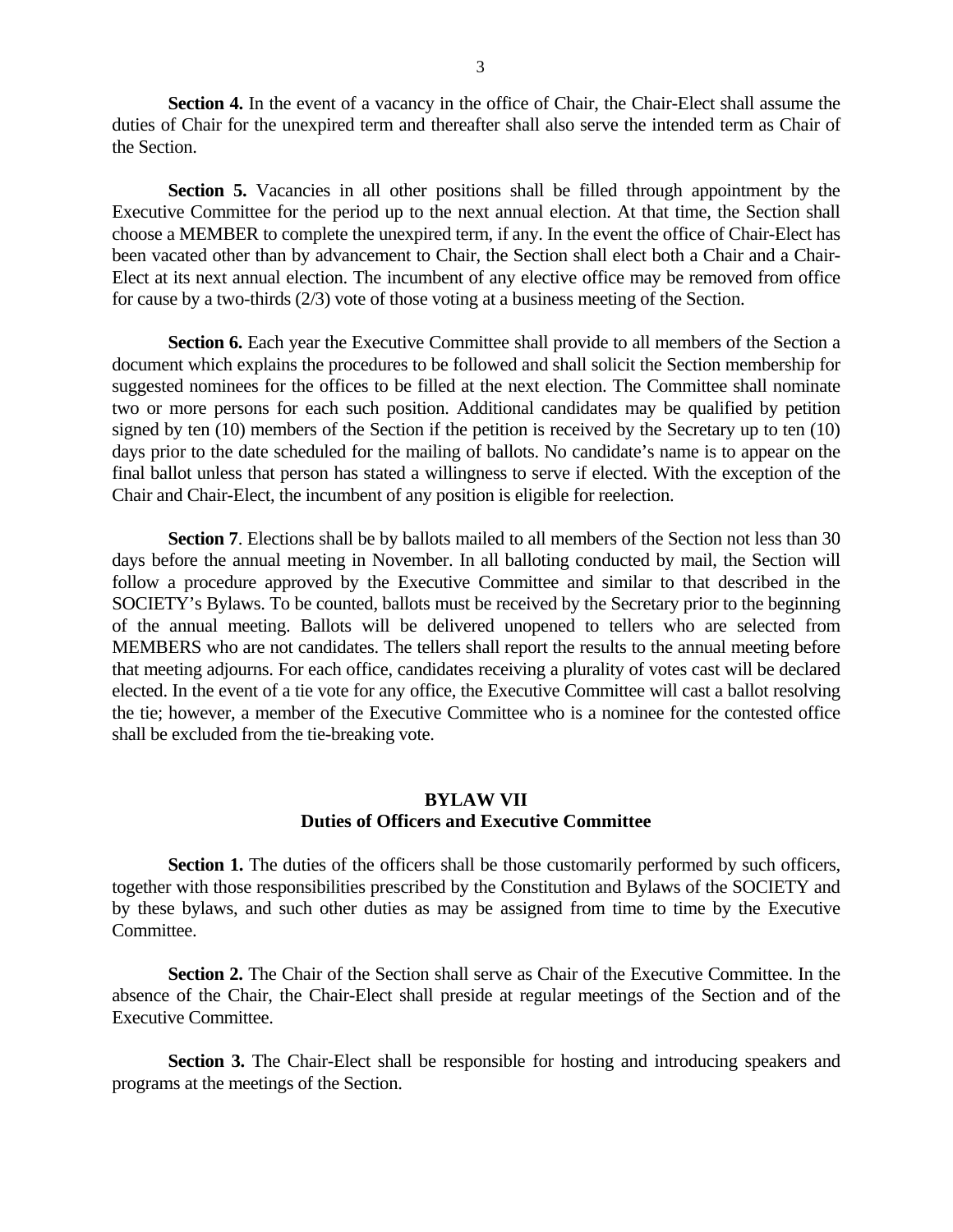**Section 4.** The Executive Committee shall be the governing body of the Section and shall have full power to manage the business and affairs of the Section in accordance with the Constitution and Bylaws of the SOCIETY and these bylaws.

**Section 5.** The Executive Committee shall review and approve the minutes of all regular meetings of the Section and shall review and approve its own minutes.

Section 6. The Secretary shall prepare a summary, to be published in the Section newsletter, of all actions taken by the Executive Committee.

#### **BYLAW VIII Committees**

**Section 1.** The Executive Committee may establish such other committees as are necessary for the proper functioning of the Section.

**Section 2.** The chair of any committee shall be limited to three successive one-year terms as chair of the same committee.

## **BYLAW IX Meetings**

**Section 1.** The Executive Committee shall designate the number of meetings to be held annually.

**Section 2.** Special meetings of the Section may be called by the Executive Committee or at the written request of fifteen (15) members of the Section. The notices of such special called meetings shall state the exact nature of the business to be conducted. No other business shall be transacted at such meetings.

 **Section 3.** Due notice of all meetings shall be sent to each member and affiliate of the Section at least one week before the meeting. A quorum for transaction of business at a Section meeting shall consist of the larger of twelve (12) members or three percent (3%) of the Section membership.

**Section 4.** The Executive Committee shall meet upon due notice to its members at the call of the Chair or at the request of a majority of the members of the Committee. A majority of the Executive Committee constitutes a quorum. In the absence of a quorum, meetings of the Executive Committee shall adjourn.

## **BYLAW X Finances**

**Section 1.** Annual dues for Local Section members and National Affiliates shall be set by the Executive Committee in accordance with the Constitution and Bylaws of the SOCIETY. The